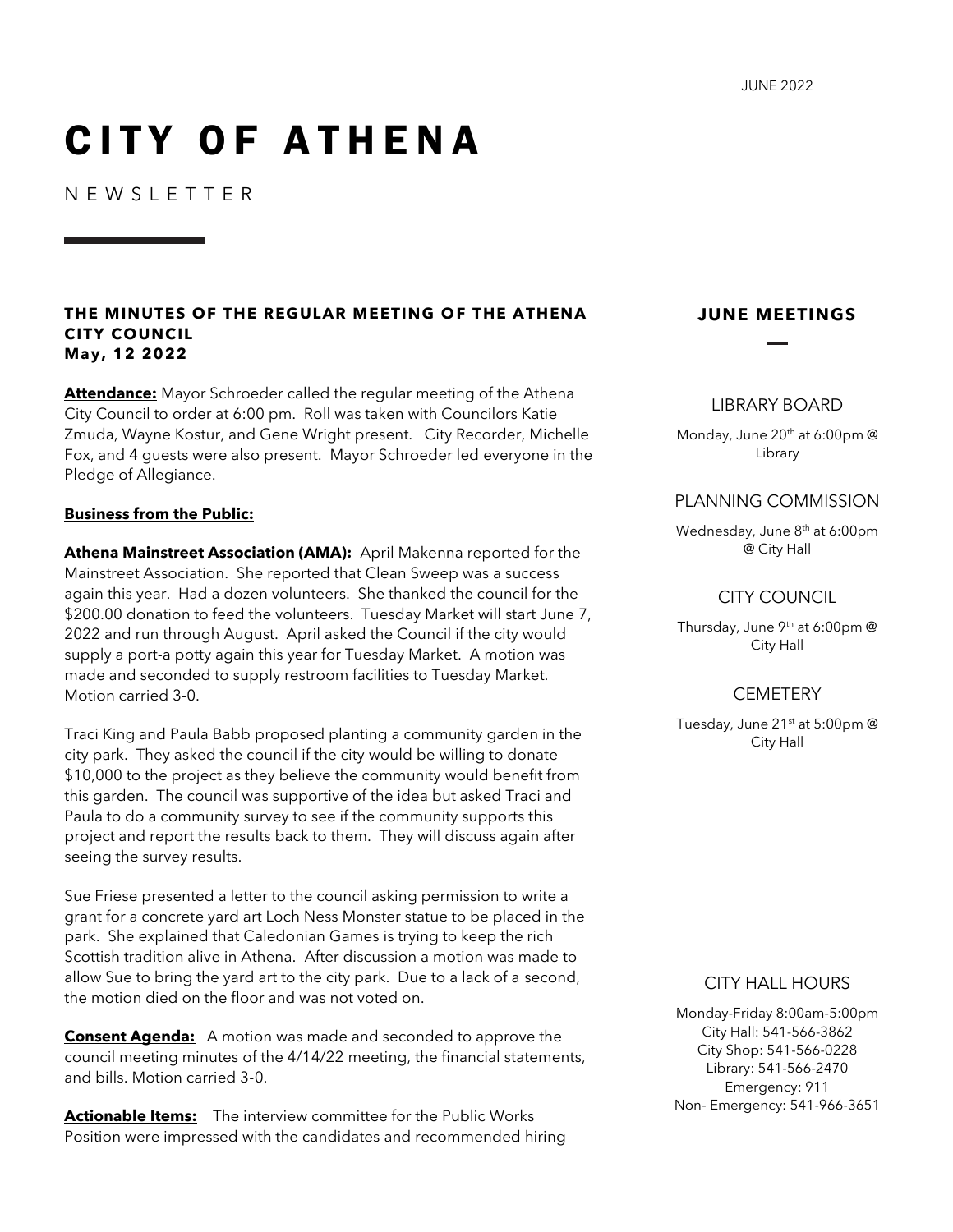Brian Pickard for the position. A motion was made and seconded to hire Brian Pickard. Motion carried 3-0. Brian will start on July 1, 2022.

### **Committee Reports**

**Planning Commission:** They are reviewing and updating the Comprehensive Plan.

**New Business:** Michelle reminded Council about the Budget Committee Meeting on Wednesday, May 18, 2022.

**Old Business:** Michelle will draft a policy for the Reader Board for council's review and input. Council is free to send Michelle their ideas for this policy.

### **Business from the Departments & Councilors:**

**Library:** Katie is very pleased how Stephanie has hit the ground running. Stephanie is very creative and excited about the summer reading program. Library attendance is very high.

**Parks & Rec:** The mulch for under the new playground equipment has been ordered and will be placed soon.

**Public Works:** They are still waiting on permits to finish the snack shack and restrooms at ball field.

**Fire:** None

**Sheriff:** Report in packet. There has been a concern about transients in town recently. A deputy explained that all our businesses in town can enter into a Trespass Agreement with the County. This agreement allows the deputies to go on their premises and remove transients at any time. He will get us a copy of agreement so we can get them to the businesses.

**Administration:** They have been working hard on finishing up the budget.

There being no further business the meeting was adjourned at 6:40 pm. The next regular council meeting will be **June 9, 2022** @ **6:00 pm**.

### **CALEDONIAN GAMES**

Plans for this July's Caledonian Games are quickly moving forward. The Committee is bringing back a Scottish Dance exhibition, a Celtic Band to perform in the park, and several new activities. We are making good progress to rebuild the Games after Covid.

The Committee has absolute confidence in Sue's leadership. She is the heart and soul of these games. We ask for everyone's support to make this year's games a success.

Kayla Durfee, Secretary

Caledonian Games Committee

### **CITY COUNCIL**

Rebecca Schroeder, Mayor

Wayne Kostur, Commissioner of Police

Gene Wright, Commissioner of Public Works

Katie Zmuda, Commissioner of Library

> Sally Thompson, Commissioner of Administration

Jesse Bonifer, Commissioner of Fire Services

### **UMATILLA COUNTY SHERIFF'S REPORT FOR THE CITY OF ATHENA**

**Total Calls for Service/Incidents (APRIL 2022):**

**105**



### **HODAKA DAYS 2022 JUNE 23-26**

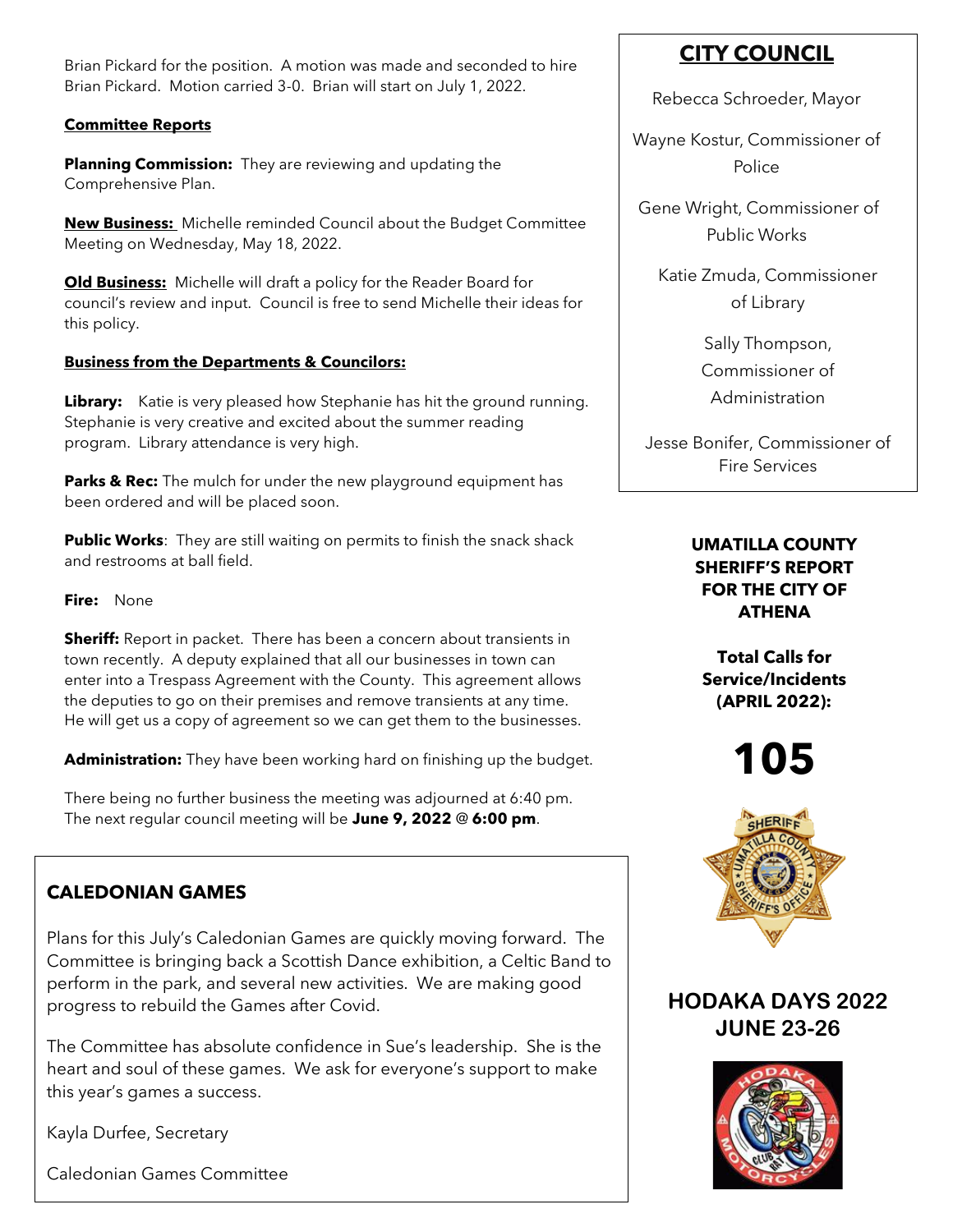

The City of Athena is pleased to announce a partnership with Walla Walla YMCA in offering Swim Lessons at Athena Pool this summer. American Red Cross Trained Water Safety Instructors from Walla Walla YMCA will be on hand this summer at Athena pool. We are excited for the opportunities this partnership brings as our community will be able to learn from experienced and highly trained instructors. This partnership also means a higher-quality swim lesson program as communities work together to lower drowning statistics across our nation.

> **Swim Lesson Dates: Session 1: June 20-July 1 Session 2: July 11-July 22 Session 3: August 1-August 12 \$25.00 per child per session**

### **AMERICAN RED CROSS SWIM LESSON OUTLINE**

### **Ages 2 years and younger BABY AND ME SWIMMING LESSONS**

11:30am-12:00pm (same dates as sessions above)

Preschool Levels 1-3 are for ages 3-5 years old

**PRESCHOOL LEVEL 1** Have little to no swimming experience, very beginning level, instructors will support (hold) them during skills sessions, goal is to build comfort exploring the water and getting face wet, they will be working on floating on front and back, breath control (blowing bubbles), kicking on front and back, beginning arm strokes on front and back.

**PRESCHOOL LEVEL 2** These kids are able to submerge their face in the water, they are relaxed in the water when they are practicing their floating skills, even if they're still supported by instructor, they are willing to try new things

including completely submerging, they will work on combining arms and legs on front and back, and learning to do some skills unsupported.

**PRESCHOOL LEVEL 3** These swimmers are able to easily submerge, these swimmers are able to float on their front and back independently, swimmers are able to swim short distances on their front and back unsupported combining arm and leg action, swimmers are comfortable submerging and opening their eyes under water

### **LEARN-TO-SWIM PROGRAM for AGES 6- 12**

**LEVEL 1** Have little to no swimming ability, are not comfortable in the water and are not comfortable submerging their head, needs support from instructor to float, instructor will work with swimmers on gaining comfort and confidence in the water, swimmers will learn basic skills such as breath control (bubble blowing), submerging face, kicking on front and back with support from instructor.

**LEVEL 2** These swimmers are more confident in the water, they are able to submerge comfortably and do "bobs" in the water unsupported, swimmers will learn to open eyes under water and retrieve objects in shallow water, they will also learn to combine leg and arm strokes on front and back.

**LEVEL 3** These swimmers are very comfortable in the water, they are able to make forward progress on their front and back for short distances, instructors will be working with them to learn breaststroke and butterfly kick, swimmers will learn the basics of treading water and diving into deep water, they should be able to perform freestyle and backstroke by the time they finish this level, they will learn elementary backstroke and begin swimming on their side.

**LEVEL 4** These swimmers are comfortable in the water, they are able to perform freestyle and backstroke easily when starting level 4, swimmers will learn to put the butterfly and breaststroke together arms and legs, swimmers will begin to build endurance by swimming lengths of the pool, swimmers will work on side stroke and perfect elementary back stroke from level 3, swimmers should be able to perform somersaults in the water.

**LEVEL 5** Swimmer will be building endurance through laps and working to improve butterfly, breaststroke, freestyle, sidestroke, elementary backstroke, and backstroke.

## **Please call Athena City Hall to sign up: 541-566-3862**